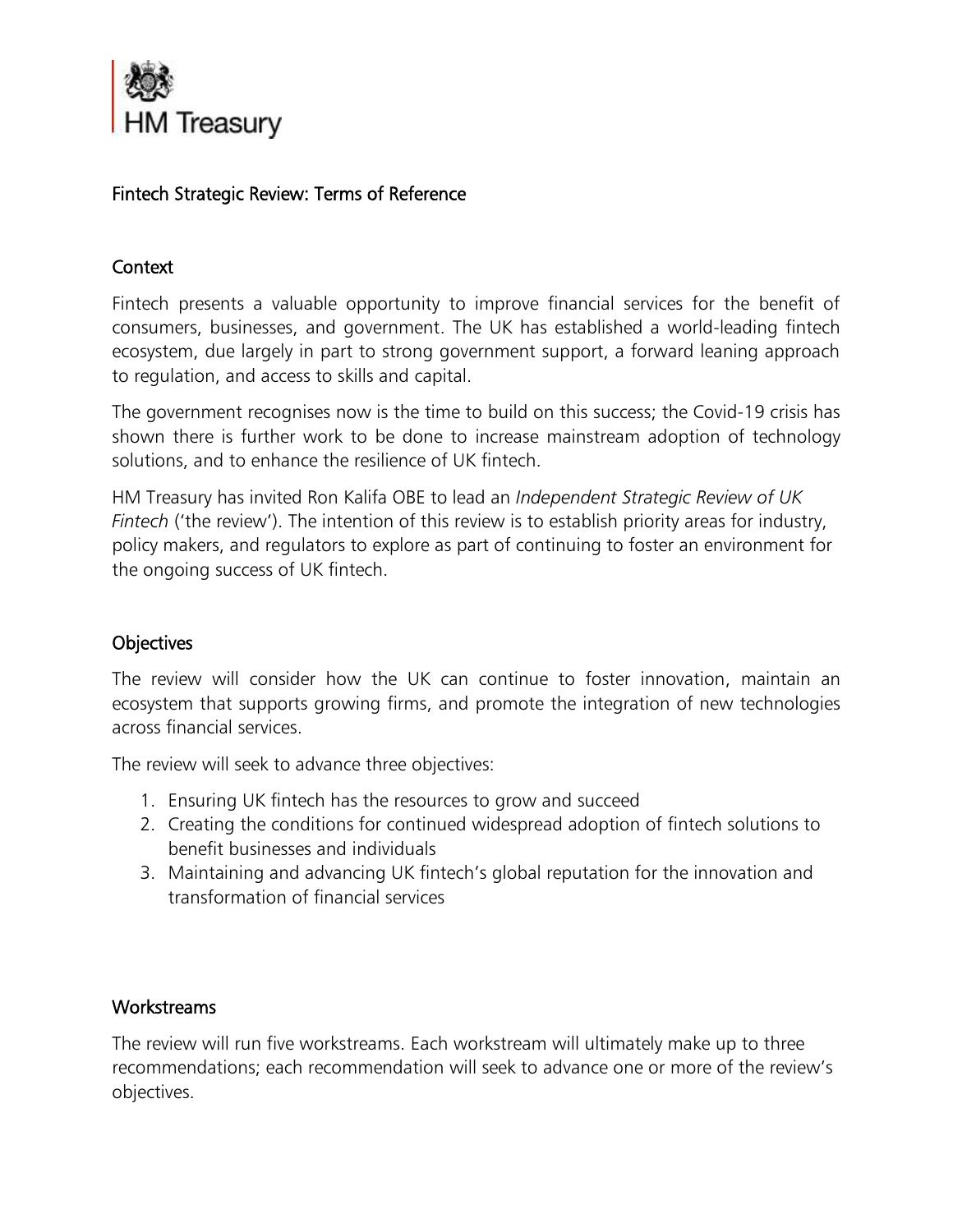The five workstreams are:

Skills and Talent: The review will make recommendations for building a robust and diverse UK workforce qualified in areas relevant to emerging financial trends, through developing a domestic skills base and addressing barriers to attracting foreign talent.

Investment: The review will make recommendations for diversifying the UK investment landscape and addressing the challenges to attracting growth funding.

National Connectivity: The review will make recommendations for supporting the growth of regional fintechs through improving intra-region connectivity and leveraging the strengths of other fintech hubs.

Policy: The review will make recommendations for enabling and fostering wider adoption of innovation, including supporting cooperation between fintechs and financial institutions, whilst promoting competition.

International Attractiveness and Competitiveness: The review will make recommendations for promoting UK solutions to overseas markets and support international exports, as well as promoting the UK as a key market to establish and grow a fintech company.

#### Governance

The Review will be chaired by Ron Kalifa, with Innovate Finance and the City of London Corporation providing the secretariat.

The five work streams will each be led by experienced financial services and fintech professionals.

The Chair and five workstream leads – supported by the secretariat – will constitute the Governance Board, which will provide strategic direction to the review.

The review is being conducted on an independent basis. HM Treasury will attend an initial meeting of the Governance Board to initiate the review. HM Treasury, other government departments, and regulators will not observe the workstreams or attend any subsequent Board meetings. Government and regulators may be consulted as part of the review to provide technical and policy evidence at the Board's request.

The Chair will attend a monthly meeting with HM Treasury to report on development, and the review's progress against its objectives.

The review will seek to complete and report no later six months after initiation, unless otherwise agreed with HM Treasury.